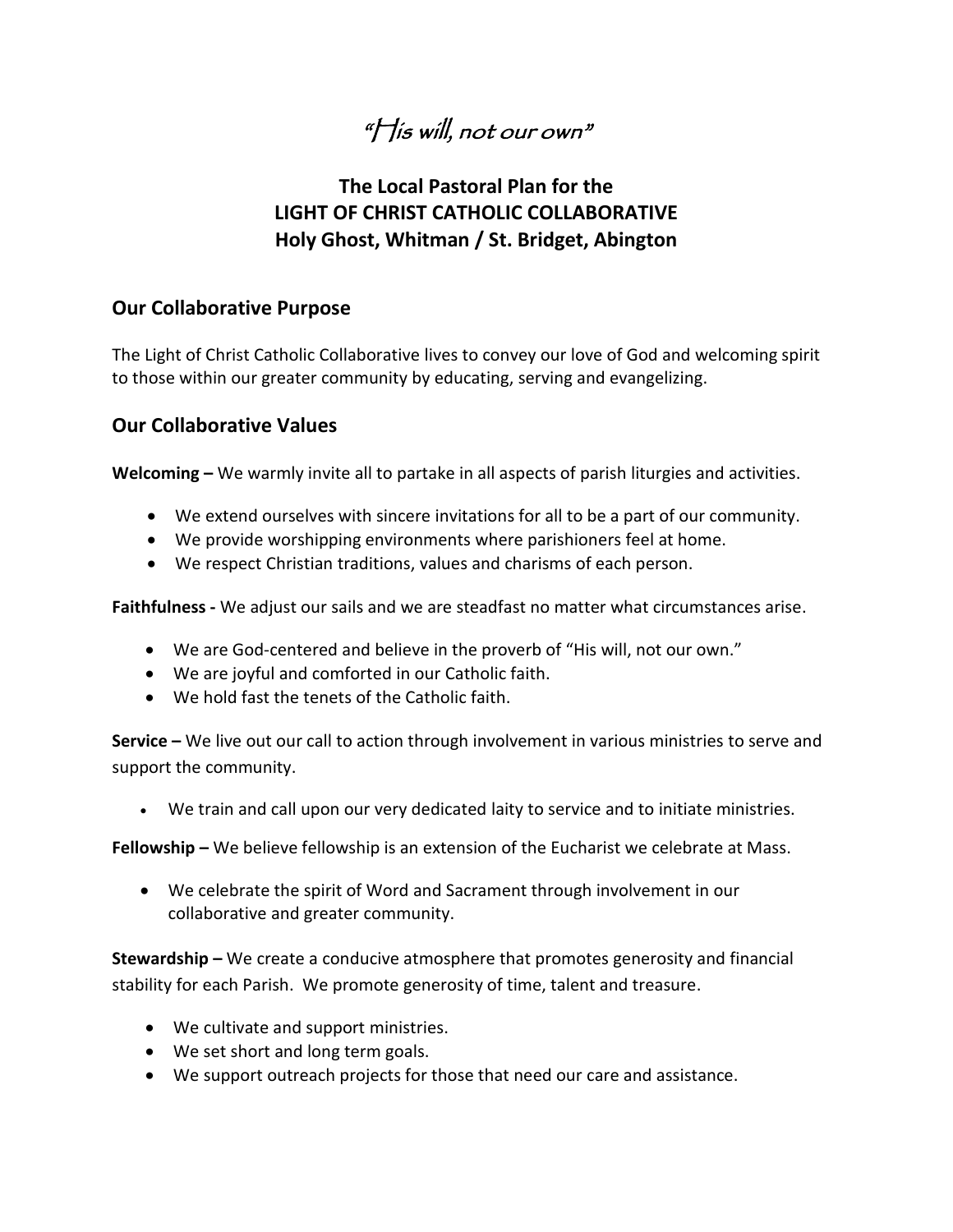## **Our Collaborative Vision**

In fellowship with Jesus Christ and one another, in worship and prayer, we will welcome, encourage, educate and serve people at all stages of faith on their journey toward everlasting life. In the future we would like to have parishoners engaged in ongoing faith formation to become intentional disciples.

## **Our Collaborative Priorities**

Over the next three years, parishioners, priests, deacons and lay staff will focus on three pastoral priorities and associated goals in order to fulfill the vision of Disciples in Mission, the Archdiocesan Pastoral Plan.

#### **PRIORITY 1: Become an even more welcoming Catholic community through hospitality and shared stewardship to create disciples and spread the Word to others.**

**Goal 1:** Establish a collaborative "Welcoming Team" of 12 people (6 from each parish) to promote hospitality and fellowship and develop a plan by Advent of 2016.

- Get a bulletin insert and personal invitations from the priests and parish to ask volunteers to come forward to a part of the "Welcome Team" from mid-September through October of 2016
- The team should have at least 1 person from Religious Ed and at least 1 person from the school
- The first meeting will take place in November 2016
- The team should develop a plan and ideas to create disciples

**Goal 2:** Establish a Collaborative Stewardship Team of 10 people (5 from each parish) by Pentecost 2017 to formulate a Stewardship Plan to measure time, talents, and treasures by Pentecost 2018 in order to sustain a culture of evangelization.

- Get a bulletin insert and personal invitations from the priests and parish staff to ask volunteers to come forward to a part of the Stewardship Team during March and April of 2017
- The team should have at least 1 person from Religious Ed and at least 1 person from the school
- The first meeting will take place in May or June of 2017
- The team should develop a plan and ideas to create and sustain a culture of evangelization

### **PRIORITY 2: Strengthen our Lifelong Faith Formation and Sacramental Life to increase our love of Christ and His Church to become parishes of intentional disciples.**

**Goal 1:** Through continuous education of parishioners, we will add into the mix five religious educators for children by October 1, 2016.